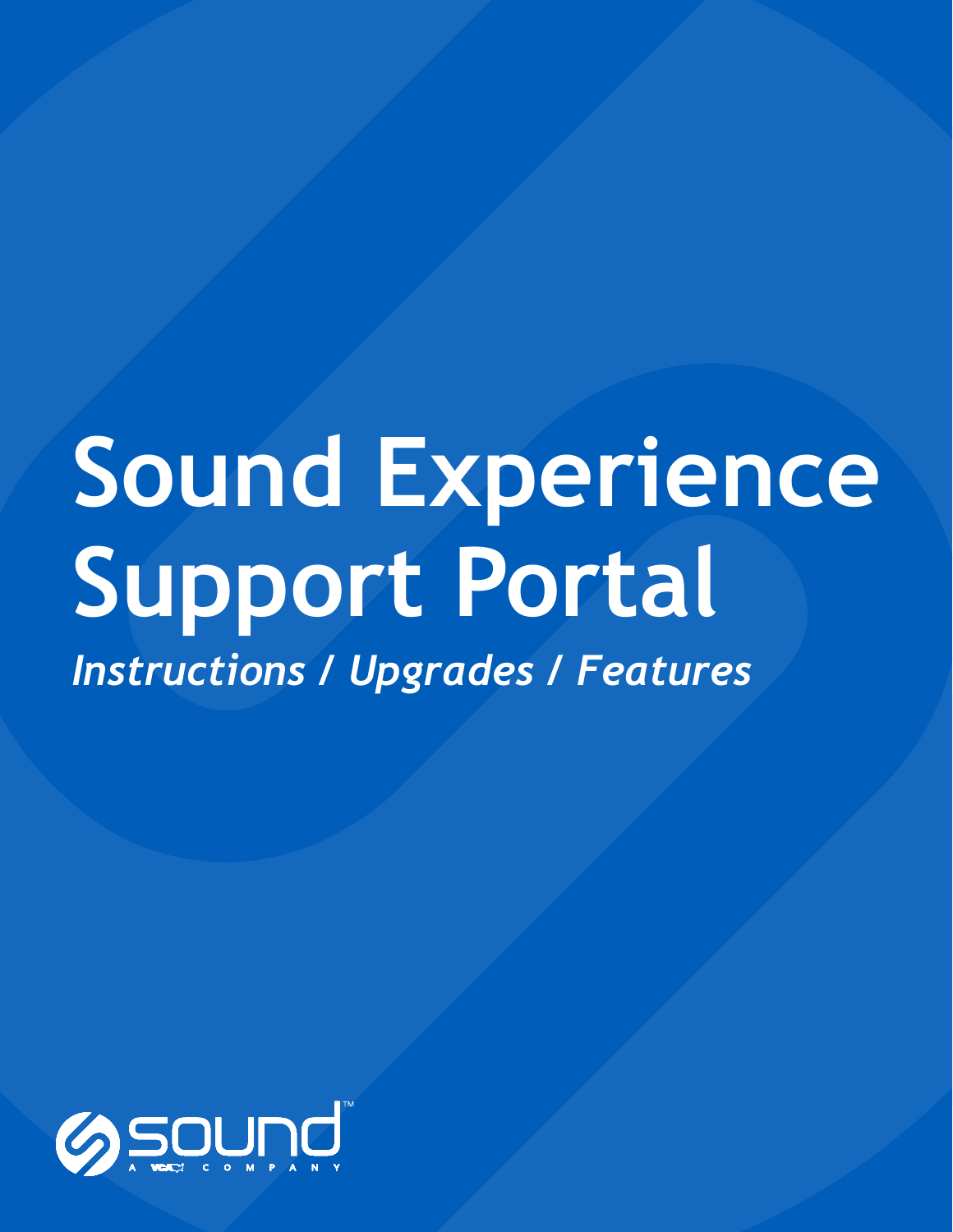### **Logging Into The Sound Experience Support Portal - Follow Instructions Below:**

\*Your Clinic Account Number is in the original email you received. Each user should create an individual account or there can be one account for the entire clinic. If you have any questions, please contact Sound Customer Support:

 Email: techsupport@soundvet.com | **Phone: 800-819-5538** We sincerely hope you enjoy the new enhancements to SMART DR.

## 圁 **Help Options** Icon Help SmartDR Help Sound Experience <sup>2</sup>  $\bigoplus$  Support Portal **g**sound Register

### **Account Creation**

**1. In the upper right of the screen, touch (?) icon.** 

- **2. Select "SmartDR Help"**
- **3. Select Sound Experience Icon**

### **4. Select the Chat Icon**

*You will enter chat unless it's the first time in which case, you'll be asked to set up account.*

### **5. The fields here are very self-explanatory and require the Clinic Account Number.**

*\*Your Clinic Account Number is in the original email you received.*

Learn About The New Sound Experience Support Portal Features Here: http://apps.soundvet.com/Help/TrainingVideos/Details/28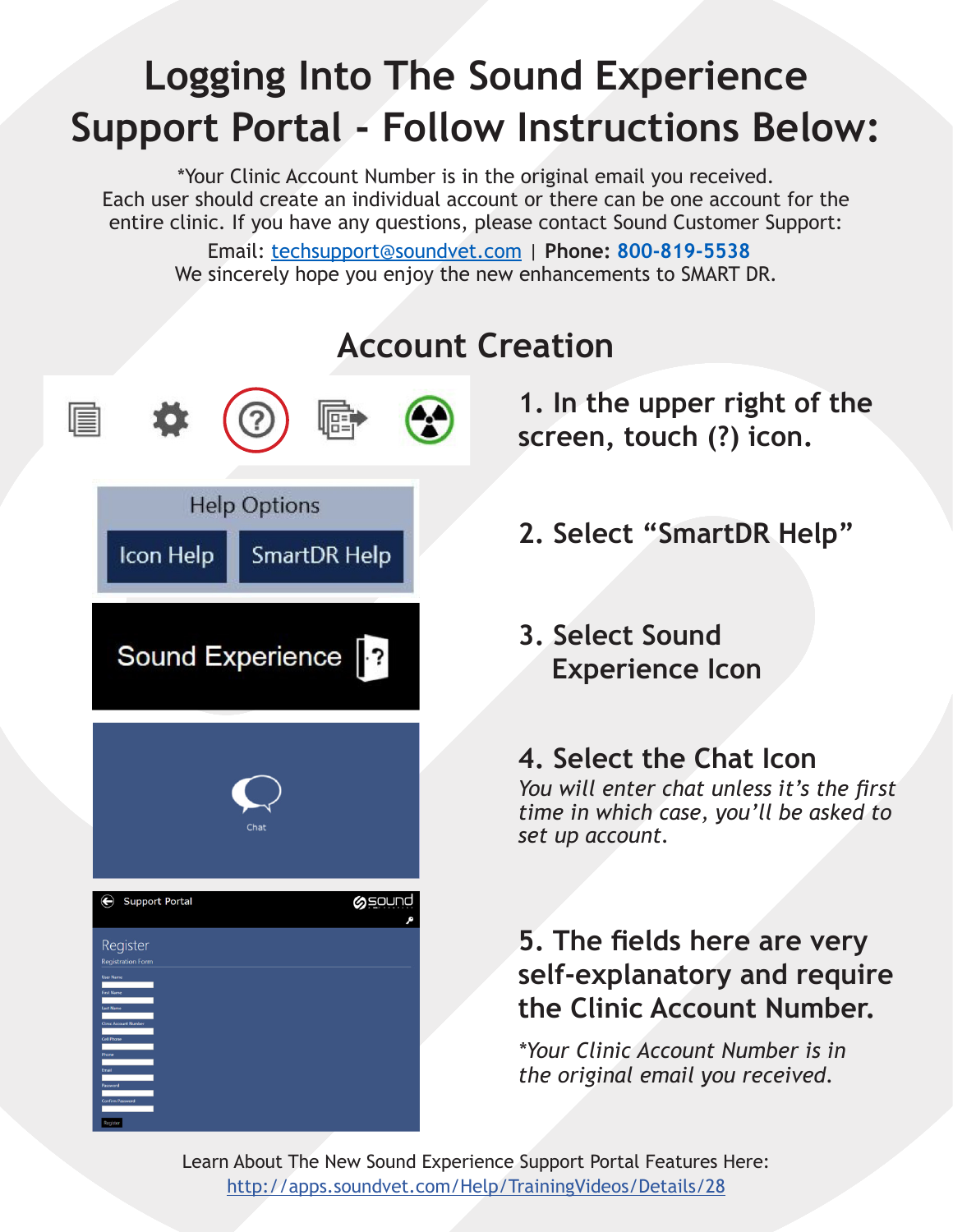### **Upgrades and Features:**



### **Product Video Updates**

Watch a video demonstrating the latest and greatest features of Sound Smart DR™

### **Installation Made Easy**

- Complete Pre-Install Checklist
- Schedule your installation
- Review your itemized order

### **Help When You Need It Most**

Live Chat with a Trained Customer Support Engineer. Available from SMART DR and/or your mobile device

#### **Support Tracking**

- Create a new support ticket
- Check the status of an existing support ticket



#### **Onboard Training**

Access training videos of every function along with other educational content

Learn About The New Sound Experience Support Portal Features Here: http://apps.soundvet.com/Help/TrainingVideos/Details/28